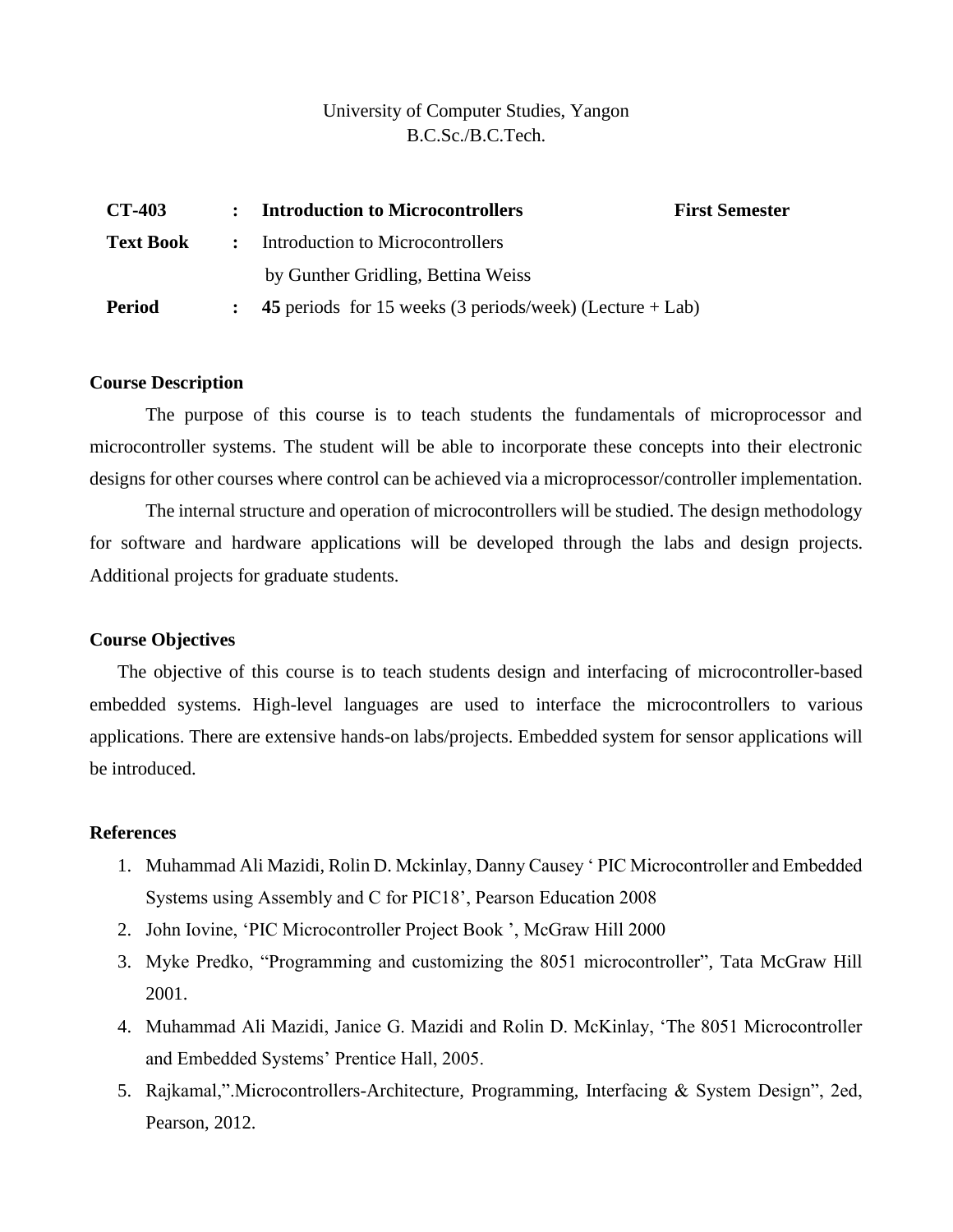- 6. I Scott Mackenzie and Raphael C.W. Phan, "The Micro controller", Pearson, Fourth edition 2012
- 7. Muhammad Ali Mazidi, Rolin D. McKinlay, and Danny Causey, "The PIC Microcontroller and Embedded systems – Using Assembly and C for PIC18," Prentice Hall, 2007

# **Assessment Plan for the Course**

| 60% |
|-----|
| 10% |
| 10% |
| 10% |
| 10% |
|     |

# **Tentative Lecture Plan**

| No. | <b>Chapter</b>                                      | Page      | <b>Period</b>           | <b>Examples and Exercises</b> |
|-----|-----------------------------------------------------|-----------|-------------------------|-------------------------------|
|     | <b>Microcontroller Basics</b><br><b>Chapter 1</b>   | $1-8$     | $\overline{\mathbf{3}}$ |                               |
| 1.  | 1-1 Introduction                                    | $1-5$     | $\overline{2}$          |                               |
| 2.  | 1-2 Frequently Used Terms                           | $6 - 7$   | 1                       |                               |
|     | 1-3 Notation                                        |           |                         |                               |
|     | <b>Chapter 2 Microcontroller</b>                    | $11 - 71$ | 20                      |                               |
|     | <b>Components</b>                                   |           |                         |                               |
| 3.  | 2-1 Processor Core                                  | $11 - 21$ | $\overline{4}$          |                               |
| 4.  | 2-2 Memory                                          | $22 - 32$ | $\overline{4}$          |                               |
| 5.  | 2-3 Digital I/O                                     | 33-39     | $\overline{2}$          |                               |
| 6.  | 2-4 Analog I/O                                      | $40 - 51$ | $\overline{4}$          |                               |
| 7.  | 2-5 Interrupts                                      | $52 - 60$ | $\overline{2}$          |                               |
| 8.  | 2-6 Timer                                           | $60 - 67$ | $\overline{2}$          |                               |
| 9.  | 2-7 Other Features                                  | 68-72     | $\overline{2}$          |                               |
|     | <b>Communication Interfaces</b><br><b>Chapter 3</b> |           | 5                       |                               |
| 10. | 3-1 SCI (UART)                                      | 75-81     | 3                       |                               |
| 11. | 3-2 SPI                                             | 82-88     | $\overline{2}$          |                               |
|     | 3-3 IIC $(I^2C)$                                    |           |                         |                               |
|     | <b>Software Development</b><br><b>Chapter 4</b>     | 89-128    | 10                      |                               |
| 12. | 4-1 Development Cycle                               | 91-96     | 3                       |                               |
| 13. | 4-2 Programming                                     | 97-116    | $\overline{4}$          |                               |
| 14. | 4-3 Download                                        | 117-120   | $\mathbf{1}$            |                               |
| 15. | 4-4 Debugging                                       | 121-126   | $\overline{2}$          |                               |